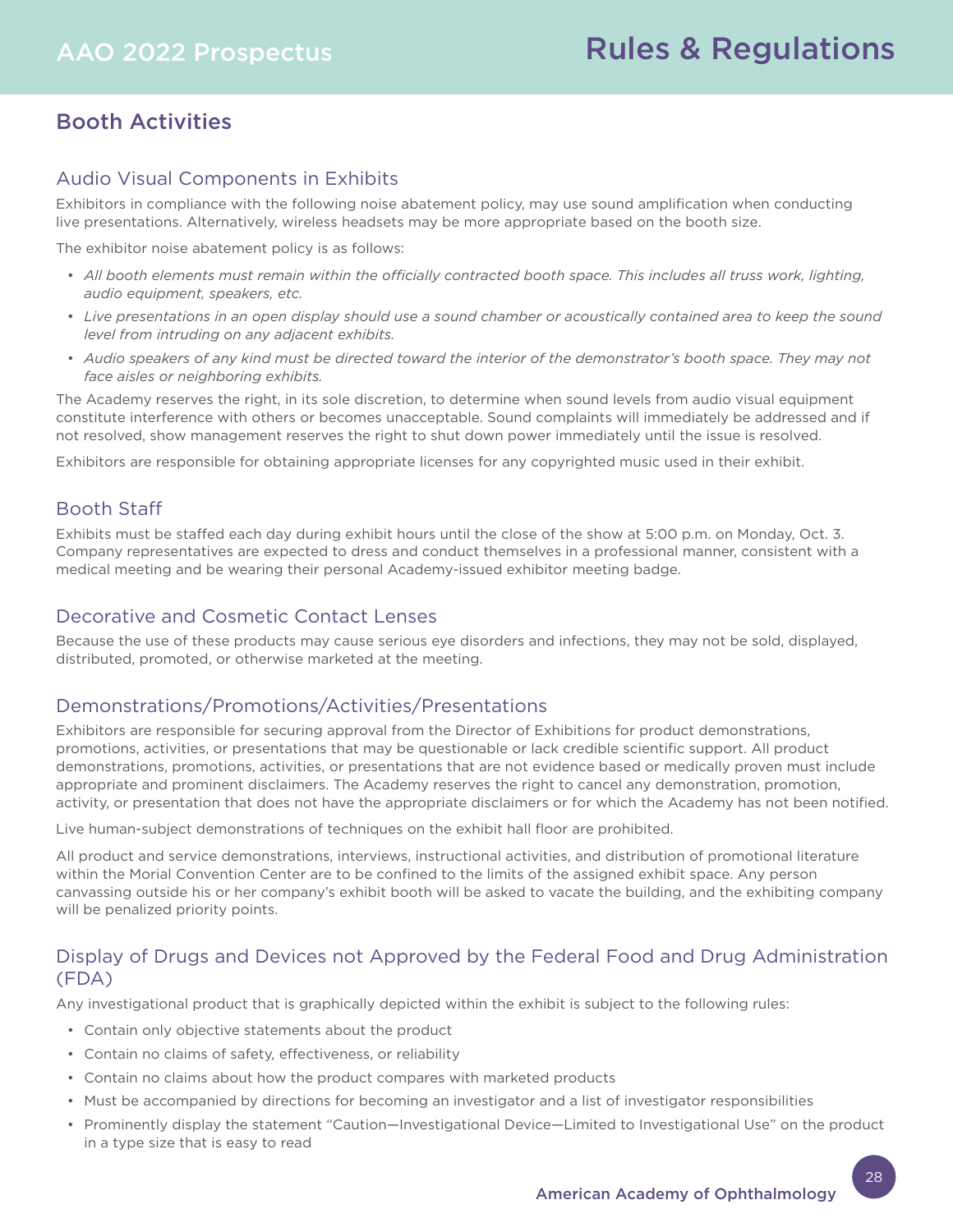# AAO 2022 Prospectus

# Rules & Regulations

Exhibitors agree not to sell, promote, or distribute in any fashion any non-approved product, in whole or in part, during or in connection with the Academy's meeting to U.S. attendees. Exhibitors may, however, conduct sales activities for, and market and promote, non-approved products, solely to attendees who are non-U.S. doctors, exclusively for sales outside the United States, provided that such activities are in compliance with the relevant laws of any such non-U.S. jurisdiction.

In accordance with U.S. Law, exhibitors may not sell and deliver Non-FDA approved products to U.S physicians at the meeting. Exhibitors may sell and deliver Non-FDA approved products to non-U.S. physicians as long as they adhere to all applicable U.S. laws and regulations.

You can find further information and guidance on the subject at www.fda.gov.

Penalties for noncompliance to FDA rules and regulations include:

- The Academy, in its sole discretion, will immediately shut down the exhibitor's booth for the remainder of the meeting.
- The exhibitor will not be entitled to a refund.
- The exhibitor may face legal action from the U.S. government for failing to comply with the appropriate rules and regulations.
- The exhibitor may not be invited to participate in future meetings.

Easily visible signage stating, "This device is not cleared by the FDA for distribution in the United States" or "This device is limited by federal law to investigational use only" must be placed near the device or drug and on any graphic depicting the device or drug.

Exhibitors with non-FDA-approved products must complete the online General Liability Agreement by **Friday, July 22** indemnifying the Academy for losses arising out of the exhibition of investigational products or the violation of this agreement.

## Lasers and Other Hazardous Light Sources

Exhibitors planning to demonstrate, or display laser equipment and other hazardous light sources must indicate this intention on the Exhibit Space Application. Hazardous light sources include ultra-violet lights designed to irradiate ocular tissues. Exhibitors planning to display (inoperative) or demonstrate (operative) lasers must complete the online Laser Safety Checklist, found in the Exhibitor Portal by **Friday, July 22.** 

- Laser safety information and guidelines for displaying or demonstrating a laser will be included in the confirmation notice exhibitors receive once the Laser Safety Checklist is submitted.
- The company-appointed person responsible for all exhibited lasers (displayed or demonstrated) must be present when the LLSWG representatives inspect these lasers, or their company will lose priority points.
- All lasers must pass inspection for mechanical stability, beam termination, enclosure reflections and beam access, or proper labeling.
- At the time of the inspection, all lasers that are being inspected for demonstration approval, must be fully operational as they would be during the exhibition hours.

The Academy's Laser and Light Safety Working Group (LLSWG) will conduct an inspection of all lasers on **Friday, Sept. 30**. The inspections will begin at 5:00 p.m. and should conclude within two hours.

The Academy will not allow operation of a health care laser system that has not been approved by a recognized regulatory agency unless it is accompanied by a detailed safety analysis by a laser safety professional.

If a non-FDA approved health care laser system has a CE mark, it will be inspected by the LLSWG who will determine its suitability for operation during the meeting. The exhibiting company must have available, at the exhibit site, an operator's manual containing safe operating instructions for these lasers.

Any laser system without a regulatory approval must be accompanied by a laser safety professional's detailed safety review that will be made available to the LLSWG during the inspection. The review of this document will determine whether that laser may be operated during the meeting. *This requirement includes Class I laser systems designed for diagnostic purposes.*

• Exhibitors demonstrating or displaying lasers must comply with all provisions of ANSI Z136.1.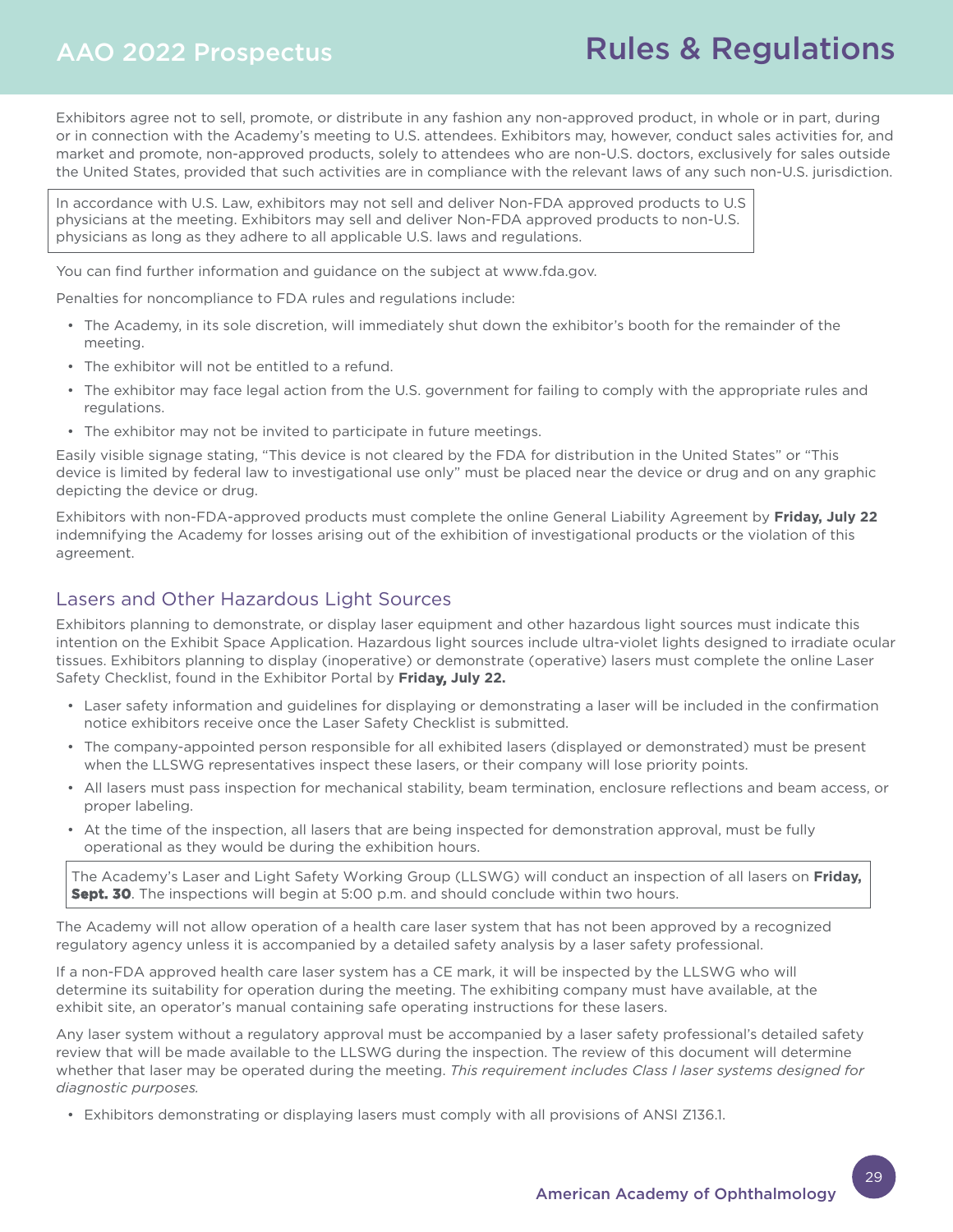- Any laser employed as a laser light show must have a variance from FDA/CDRH.
- Compressed gas or compressed liquid cylinders used in the booth must be securely anchored to prevent toppling. Only a one-day, secured supply will be allowed in the display area.
- Companies operating lasers with non-FDA approved software must notify the Academy and label the instrument following the non-FDA guidelines found in "Display of Drugs and Devices Not Approved by the Federal Food and Drug Administration, (FDA)," earlier in this section.
- Any tissues used in demonstrations must be disposed of through the official waste disposal contractor. (See "Wet Labs," which follows in this section.)

## Photographing and Videotaping

An exhibitor may photograph or videotape their own booth before or after exhibit hall hours. Exhibitors must designate any third party providing this service as an Exhibitor Designated Contractor by the deadline. See that section of the Prospectus for details.

Security arrangements for these activities outside the show hours must be made in advance, at the exhibitor's expense.

Exhibitors understand and agree that photographs of their exhibit will be taken by the official show photographer while documenting the annual meeting. Exhibitors agree that photos of their booth, possibly containing logos and trademarks may appear without restriction, in promotional and other documents produced by the Academy.

#### **An exhibitor may not photograph or videotape any other company's exhibit booth or presentation. This activity will result in the loss of priority points.**

#### Sales

The purpose of the exhibits is to further the education of meeting attendees through product and service displays and demonstrations. Consistent with this professional interest, order-taking and sale of exhibited products will be permitted, provided the transactions are conducted in an appropriately professional and businesslike manner.

If an exhibitor sells a product on the exhibit floor that cannot be carried out of the exhibit hall by hand, arrangements must be made to have the product shipped to the customer. Attendees will not be allowed on the exhibit floor after the exhibit hall closes on Monday, Oct. 3.

It is the responsibility of each exhibitor to secure any licenses or permits that might be required and collect and remit all city and state sales taxes.

The Academy reserves the right to restrict sales activities that it deems inappropriate or unprofessional.

## Smoking

The Academy prohibits smoking in all meeting and exhibit areas.

## Wet Labs

Laser or instrument demonstration on tissue, either human or bovine, constitutes a wet lab; the same type of demonstration on fruits or vegetables is not considered a wet lab.

An exhibitor planning to conduct a wet lab on the exhibit floor must indicate this on the Exhibit Space Application and complete the online Wet Lab Request by **Friday, Aug. 20.** Exhibitors may only allow physicians to participate in the wet lab.

An exhibitor conducting a wet lab with human or bovine tissue is required to use the official infectious waste disposal contractor and will be charged for medical waste disposal according to the number of wet lab stations in the booth.

- One to four wet lab stations: \$250
- Five or more wet lab stations: \$375

*A floor manager will contact the individual charged with managing the wet lab onsite to provide complete instructions for obtaining supplies (red bags, boxes and sharp containers) and the drop-off locations for medical waste*. Any company that fails to follow these directions are penalized the priority points they were to accrue for the meeting and may be prohibited from operating a wet lab at future Academy meetings.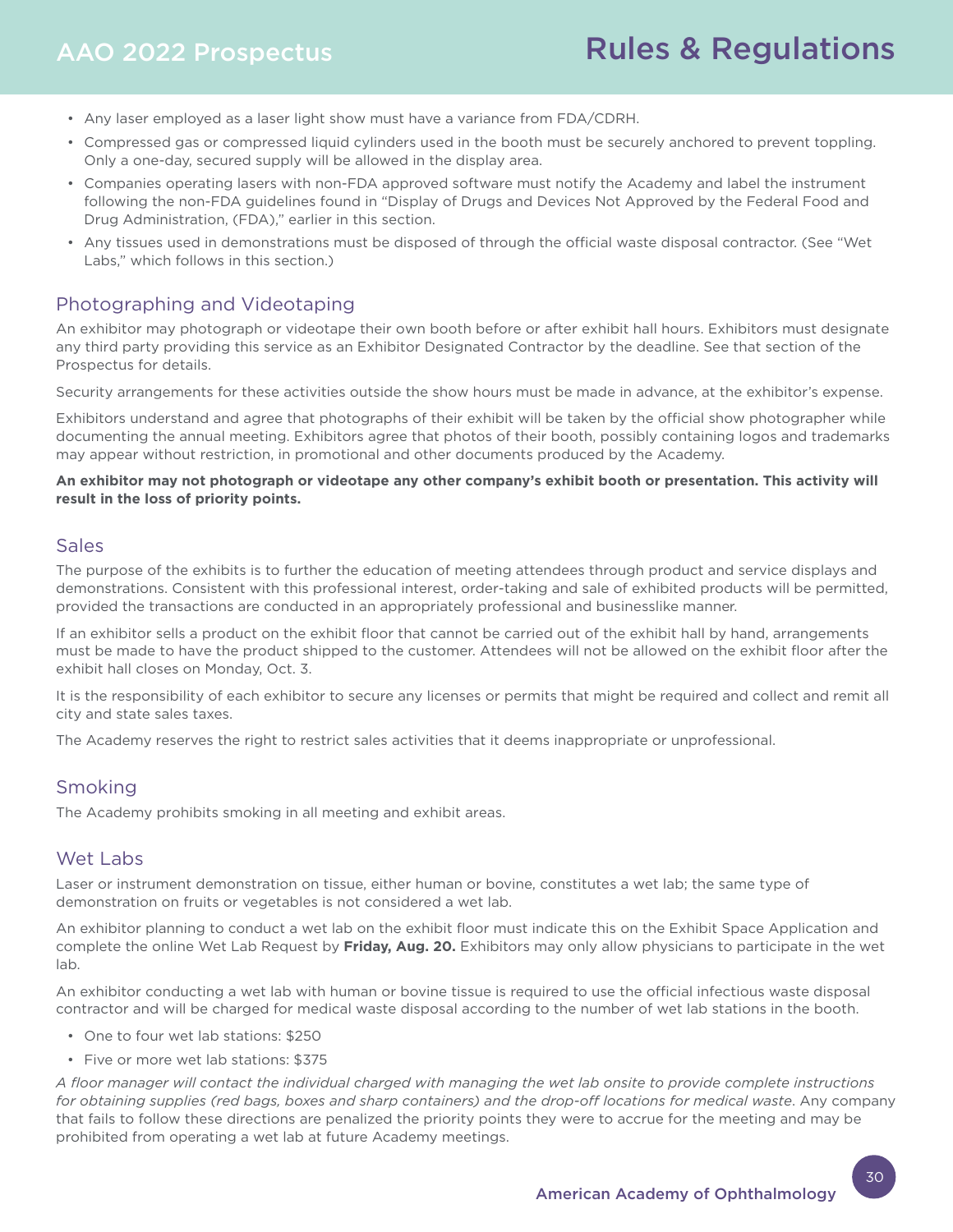# Marketing

# Policies

The purpose of the Academy's marketing policies is to ensure that exhibitors adhere to the highest professional standards of a medical meeting. All product demonstrations and presentations must be in accordance with these policies.

The Academy reserves the right, in its sole discretion, to determine what is acceptable publicity and advertising, and also to restrict at any time any display, demonstration, presentation, or activity it deems inappropriate or undesirable.

In the event of such restriction, the Academy will assume no liability for any expenses incurred by the affected company. The restrictions outlined here also apply to advertisements in other media that refer to AAO 2022.

- No exhibitor shall, without permission, use the name of the American Academy of Ophthalmology, or any symbol, logo, trademark, or service mark identified therewith, in any manner representing that the exhibitor or its products or services possess the approval or endorsement or are associated or affiliated with the Academy.
- Product literature, both printed and visual, must be in accord with the professional nature of AAO 2022.
- To prevent misunderstandings, promotional copy for exhibitor meetings, booth presentations, seminars, events, functions, and gatherings may not use the phrase "in conjunction with the Academy," or use similar language that in any way states, conveys, or implies Academy sponsorship, endorsement, joint presentation, or support.
- All promotional copy must include a disclaimer that the meeting, booth presentation, seminar, event, function or gathering is not affiliated with the official program of AAO 2022. Failure to comply with this policy may result in priority point forfeiture.
- Exhibitors may not reference the Academy's scientific program, such as poster or course titles, in their promotional materials nor use any terminology similar to Academy terms, such as Break with the Experts, etc.
- Exhibitors must check the Academy's copyrighted and trademarked terms as they may not be used in marketing materials.
- Exhibitors may use the statements: "at AAO 2022" or "during AAO 2022" in their promotional copy.
- Exhibitors may use the annual meeting promotional banner shown below in their email correspondence below their signature or on their web site. It must be linked to the Academy web page, *aao.org/2022*.



# Accreditation Council for Continuing Medical Education (ACCME) Guidelines

No commercial promotional materials shall be displayed or distributed in the same room immediately before, during, or after an educational activity certified for credit takes place.

Representatives of commercial companies may attend an educational activity, but they may not engage in sales activities while in the room where the educational activity takes place.

Support of Academy Continuing Medical Education (CME) activities does not influence the Academy's booth space assignment decisions.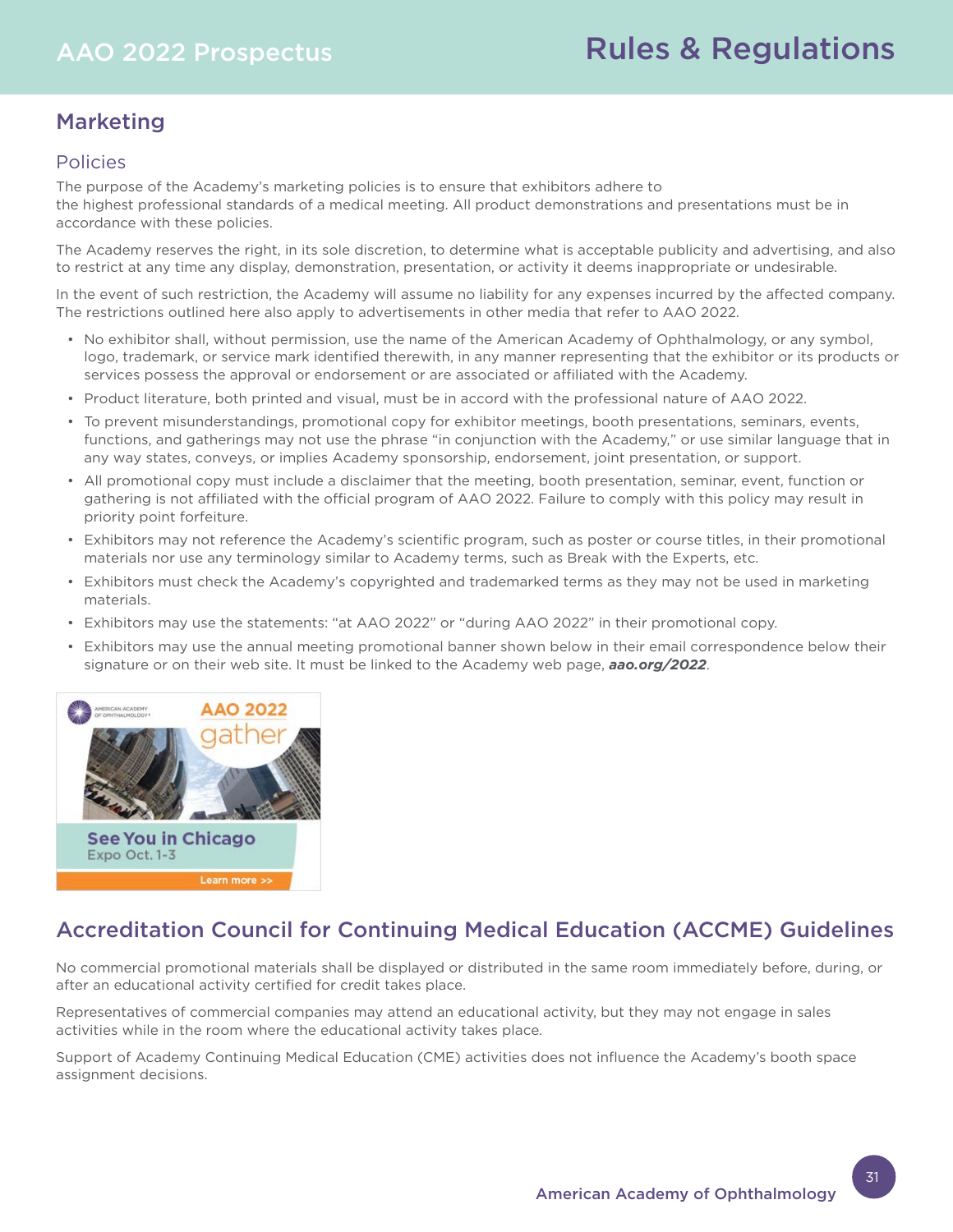# AAO 2022 Prospectus

# Rules & Regulations

## Bags

Moving towards a green meeting environment, exhibitors are encouraged and allowed to distribute bags, preferably made of recycled or sustainable material for the attendees to carry their purchased items or product information. They may not exceed 14" x 16". Send a sample for approval by **Friday, July 22** to the Director, Exhibitions.

# Drawings, Raffles & Games of Chance

Drawings and Raffles may be conducted by an exhibitor provided the following conditions are met:

- All drawings and raffles must be approved by the Academy in advance of the annual meeting.
- The item(s) to be awarded is/are modest in value and/or educational in nature.
- All professional attendees must be eligible to enter.
- No purchase is necessary.
- The activity does not interfere with or cause a disturbance to neighboring exhibitors.
- The exhibitor is responsible for notifying the winner and to make the arrangements for the prize transfer.

It is the exhibitor's responsibility to decide what types of activities are appropriate based on their own compliance office and standards of industry conduct. Exhibitors are responsible for compliance with all state and local laws. Exhibitors are also expected to follow the AMA, PhRMA, and AdvaMed guidelines for interactions with healthcare professionals.

A simple Game of Chance (roll of dice or spin of wheel) is permitted to draw booth traffic, and for discounts on the products or services the exhibitor is displaying and selling.

Complete details of the proposed drawing, raffle or game of chance are to be submitted on the Additional Booth Activities form to the Director, Exhibitions for review and approval by **Friday, July 22.** 

The Academy reserves the right, in its sole discretion, to prohibit booth activity that it deems inappropriate in the context of the professional purpose of the exhibition.

## Exhibitor Meetings

Exhibitors may not plan, be part of, or encourage AAO 2022 attendee participation in any scientific, technical, informational, or other meeting, seminar, event, function, or gathering off the McCormick Place premises during meeting hours. Events may be held during the following days and hours:

| Date               | Morning          | Evening         |  |
|--------------------|------------------|-----------------|--|
| Thursday, Sept. 29 | Any time         | Any time        |  |
| Friday, Sept. 30   | Any time         | Any time        |  |
| Saturday, Oct. 1   | End by 8:00 a.m. | After 5:30 p.m. |  |
| Sunday, Oct. 2     | End by 8:00 a.m. | After 5:30 p.m. |  |
| Monday, Oct. 3     | End by 8:00 a.m. | After 5:30 p.m. |  |

Exhibitors planning an event within an official Academy hotel must secure the space through the Academy by completing the online Meeting Space form. Hotel meeting space is assigned on a first-come basis. Meeting space is not available in McCormick Place. Exhibitors should notify the Director of Exhibitions by **Friday, Sept. 16** of all meetings planned during AAO 2022 at unofficial hotels and venues.

#### Giveaways

Exhibiting companies may distribute descriptive product literature and samples of their listed products to each booth visitor. Exhibitors who wish to distribute items of an educational nature other than product samples must submit a request in writing to the Director of Exhibitions by **Friday, July 22.** 

Samples of giveaways sent to the Academy for review will not be returned.

For those companies regulated by the Pharmaceutical Research and Manufacturers of America's (PhRMA) codes governing interactions with healthcare professionals and in supporting similar changes from the Advanced Medical Technology Association (AdvaMed), the only giveaways allowed for this group are those designed primarily for the education of patients or healthcare professionals.